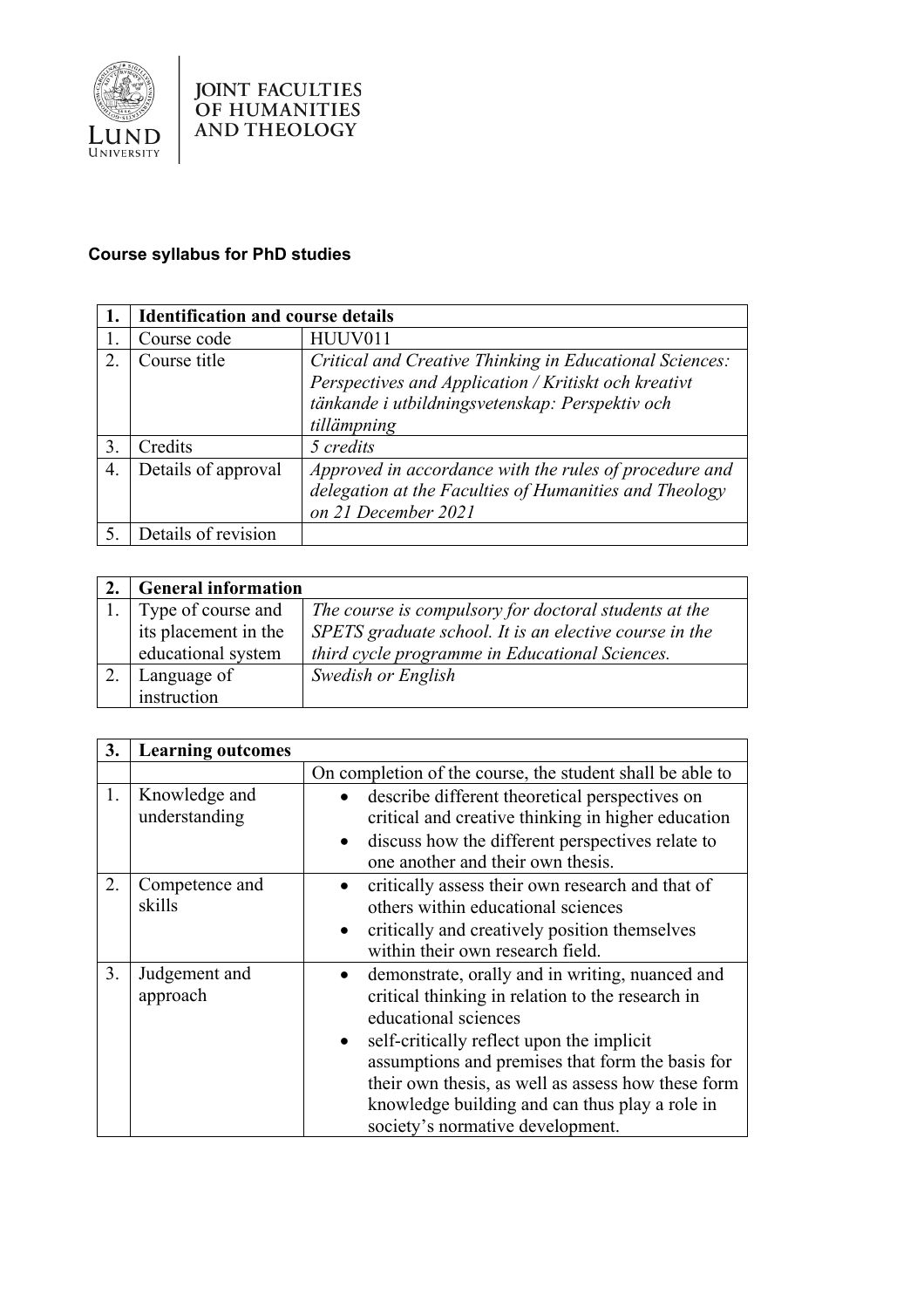|  | articulate, orally and in writing, their creative<br>approach in their own thesis. |  |
|--|------------------------------------------------------------------------------------|--|

| Course content          |                                                             |
|-------------------------|-------------------------------------------------------------|
| 1. Brief description of | Within the framework of educational sciences research,      |
| the course and its      | different perspectives on critical and creative thinking in |
| content, including      | higher education will be presented and discussed. The       |
| details of any sub-     | course aims to increase the doctoral students' awareness    |
| divisions in the        | of their own critical and creative thinking to help them    |
| course.                 | develop this skill in relation to their thesis.             |

| 5. | <b>Teaching and assessment</b> |                                                     |
|----|--------------------------------|-----------------------------------------------------|
|    | Teaching methods               | Teaching is in the form of compulsory lectures that |
|    | employed, including            | include group discussions, as well as literature    |
|    | details of any                 | seminars.                                           |
|    | compulsory                     |                                                     |
|    | components                     |                                                     |
|    | <b>Examination details</b>     | Reflective writing assignments                      |

| 6. | <b>Grades</b>                                                                       |                                                                                                                                                                                                                                                                                 |
|----|-------------------------------------------------------------------------------------|---------------------------------------------------------------------------------------------------------------------------------------------------------------------------------------------------------------------------------------------------------------------------------|
|    | Grading scale                                                                       | $Pass-Fail$                                                                                                                                                                                                                                                                     |
| 2. | Grading of the<br>complete course                                                   | The requirement for a grade of Pass for the whole<br>course is participation in all lectures and seminars and a<br>grade of Pass on the reflective writing assignments.<br>Being absent due to illness from one session at most can<br>be made up through a written assignment. |
| 3. | Different grading<br>scales for different<br>parts of the course<br>(if applicable) |                                                                                                                                                                                                                                                                                 |

| <b>Required reading</b> |                                                              |
|-------------------------|--------------------------------------------------------------|
| Reading list            | Davies, Martin, & Barnett, Ronald (Eds.) (2015). The         |
|                         | Palgrave Handbook of Critical Thinking in Higher             |
|                         | <i>Education</i> . New York: Palgrave McMillan. (636 pages). |
|                         | Brodin, Eva M., & Frick, B. Liezel (2011).                   |
|                         | Conceptualizing and Encouraging Critical Creativity in       |
|                         | Doctoral Education. International Journal for                |
|                         | Researcher Development, 2(2), 133-151.                       |
|                         | Three research articles that the doctoral student selects    |
|                         | based on instructions from the lecturer.                     |

## **8. Other information**